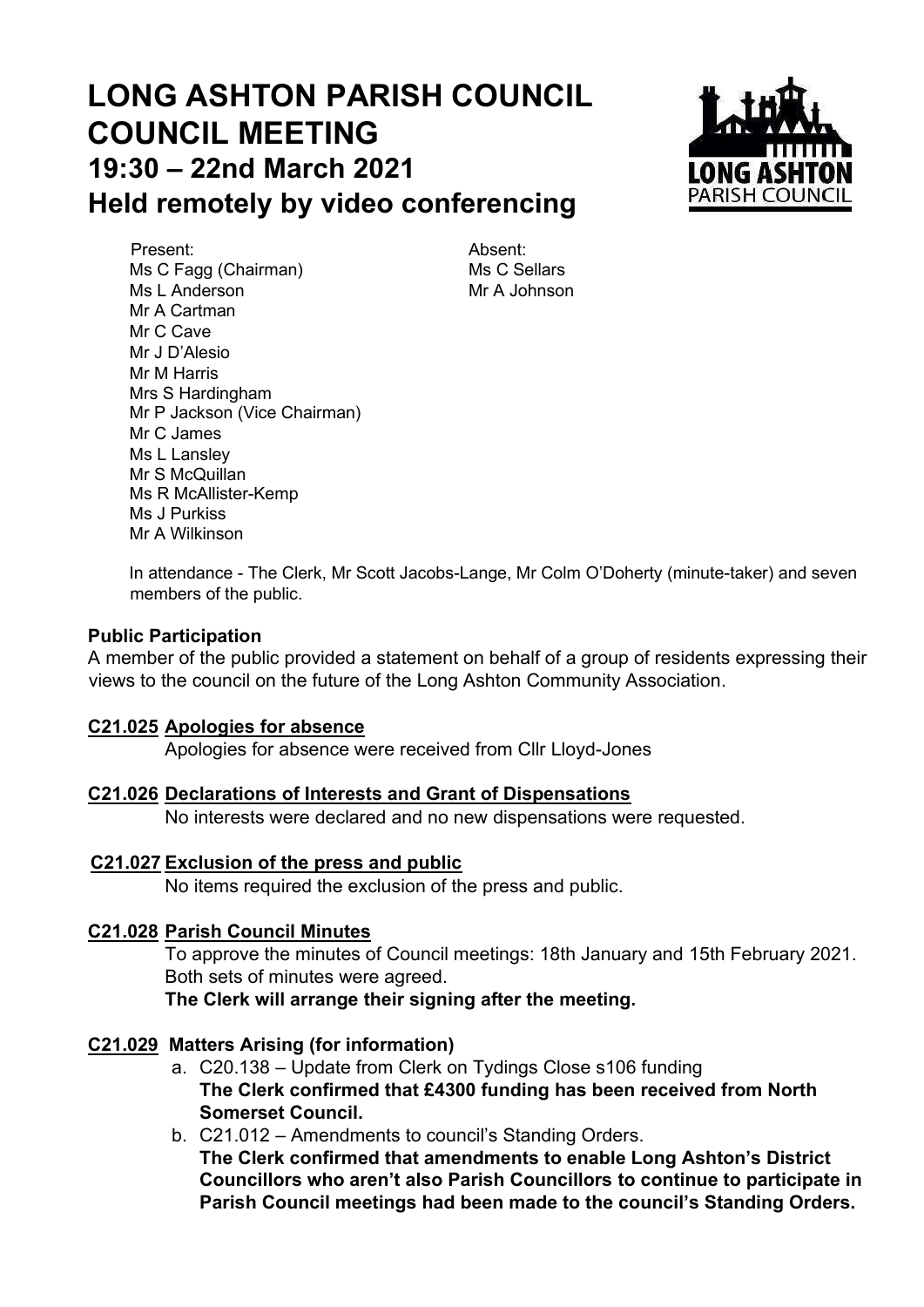- c. C21.016 Newsletter. **The Clerk confirmed the parish newsletter had now been printed and was currently being delivered.**
- d. C21.018c Parish Council's representative on PCAA. **The Clerk confirmed that Cllr D'Alesio is now the representative for the Parish Council on the PCAA**
- e. C21. 18e Parish Council's representative on ALCA. **The Clerk confirmed the Parish Council's representative was now Cllr Fagg, following the resignation of Cllr Dave Johnson.**

#### **C21.030 Stuart Mc Quillan's resignation as a Parish Councillor.**

Cllr McQuillan confirmed his decision to resign as a Long Ashton Parish Councillor but would continue to participate in parish council meetings as a District Councillor. Cllr Fagg thanks Cllr McQuillan for his service to date.

# **This was noted and accepted.**

#### **C21.031 Finance and General Purpose Committee**

To consider and adopt the Finance and General Purposes Committee minutes 15th February 21. **The Minutes were agreed and adopted.**

#### **C21.032 Environment Committee**

To consider and adopt the Environment Committee minutes of 25<sup>th</sup> January 21. **The Minutes were agreed and adopted.**

#### **C21.033 Planning Committee**

To consider and adopt the Planning Committee minutes of 11<sup>th</sup> January & 8<sup>th</sup> February 21. **The Minutes were agreed and adopted.**

#### **C21.034 Working Groups**

- a) To consider and approve a proposal from Cllr Fagg to use and develop an Annual Work Plan to improve coordination and progress-tracking of the council's working groups and strategic aims.
	- i. Cllr Harris will provide some details to Cllr Fagg to include projects relating to Leigh Woods.
	- ii. Other additions to include Green Belt and impact of Bristol's proposed CAZ.

#### **It was resolved to adopt the Work Plan and use it to track and manage progress on the council's strategic objectives**.

b) Working Groups to confirm meeting dates and provide details to Clerk for inclusion on the Annual Work Plan.

**It was resolved that where possible, working groups will provide details of regular meetings in advance to the Clerk so details can be shared on social media, newsletters and the website, but noting the fact that working group meetings aren't always organised well in advance.**

- c) To receive reports/ updates from the following council working groups:
	- i. LACA & LAPC Joint Working Group (Cllr Wilkinson & Cllr Hardingham)
		- 1. Cllr Anderson updated the meeting that the Joint Working Group has met a couple of times during the past few weeks. LACA is in a good financial position due to govt. grants and furlough. They're now working with VANS to begin the process to incorporate the charity. LACA is working hard to get the community centre facilities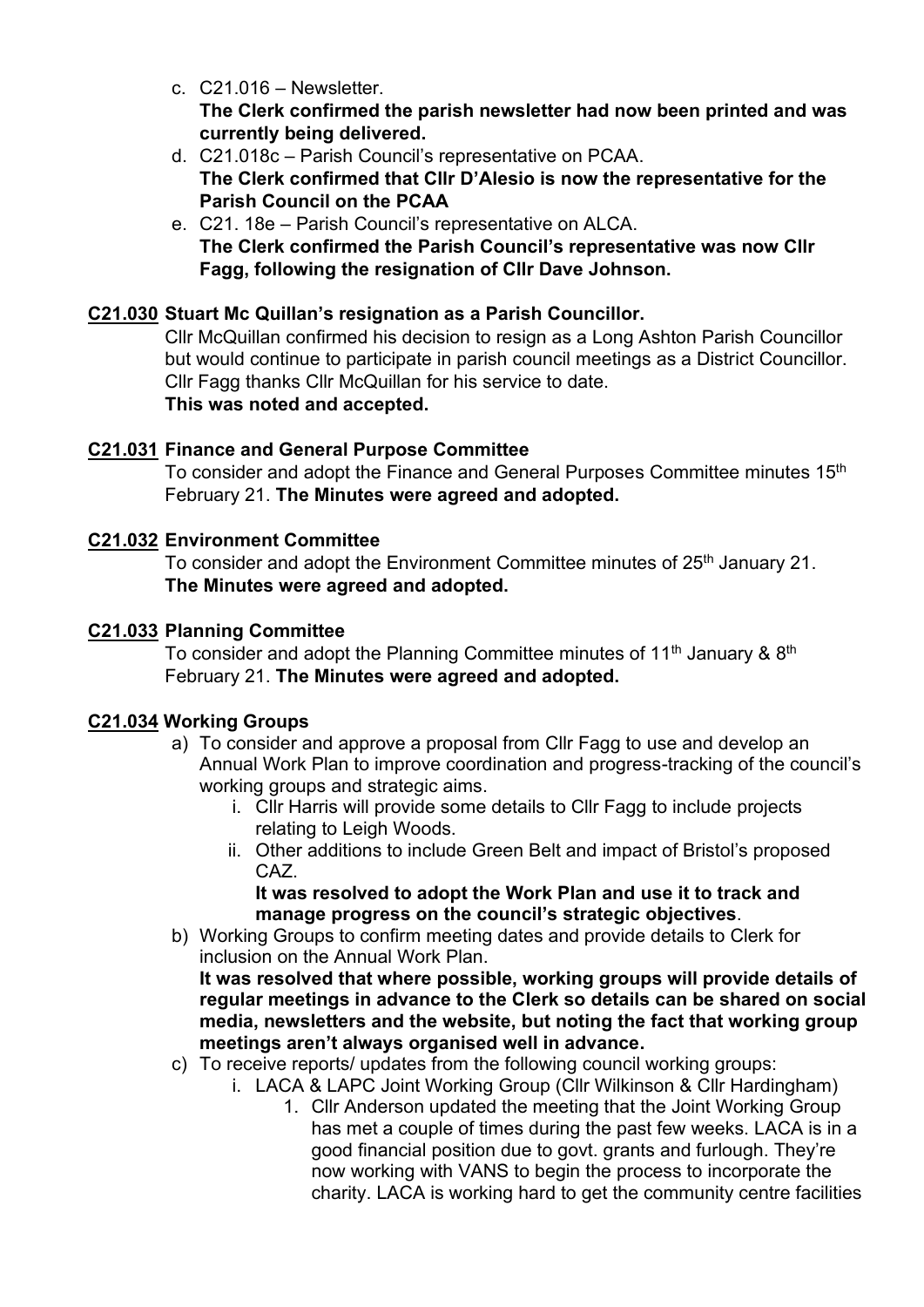re-opened as soon as possible. Exact dates to follow when more details are known. Outdoor sporting facilities will open first then indoor facilities – in accordance with lockdown rules.

- ii. Library (Stuart McQuillan) no update.
- iii. Community Engagement Working Group (Cllr McAllister-Kemp)
	- 1. Cllr McAllister-Kemp thanked Caroline Tarbuck for her report and invited questions. Cllr McAllister-Kemp confirmed the Community Engagement survey results would be shared at a full meeting of the council within the next couple of months.
- iv. Biodiversity Working Group (Cllr Anderson):
	- 1. To consider and approve a costed proposal from Cllr Anderson to support a programme of biodiversity activities during the 2021-22 financial year.
	- 2. Cllr Hardingham confirmed the sources of funding for this plan would be from the Environment Committee's budget and potentially the Climate Change and Tree budgets.
	- 3. Cllr Anderson will explore options for rotavating of the bank behind Fenswood Road. **It was resolved to approve the allocation of £1200 of the**

# **Environment Committee's annual budget for 2021-22 to be spent on Biodiversity projects.**

- v. Skate Park Working Group (Cllr Jackson): Cllr Jackson gave an update about the project identifying work to develop procurement and fundraising plans.
- vi. Coronavirus Steering Group (Cllr Wilkinson) no update.

#### **C21.035 Community Safety**

To receive an update about local policing and community safety.

- i. PCSO Olivia Newell sent apologies as she was called away to an incident.
- ii. Cllr Harris updated the meeting about recent moped incidents in Leigh Woods.
- iii. Cllr McAllister-Kemp has put the latest Redwood Beat newsletter on the parish council Facebook page.

#### **C21.036 Annual Parish Meeting**

To consider and approve plans for this year's Annual Parish Meeting (26<sup>th</sup> April). The Clerk updated the meeting about final arrangements for the Annual Parish Meeting and associated publicity which has been circulated.

#### **C21.037 Peel Park**

To consider and approve a proposal to contribute £1000 towards the cost of widening the entrances by adjusting the motorcycle inhibitor barriers, to repair the worn surfaces at entrance points to improve access for users of wheelchairs and pushchairs, and to repair damaged fencing at western end.

**It was resolved that a budget of £1000 should be provided for improving the grounds, widening the entrance inhibitors and repairing the damaged fencing in Peel Park to improve access points**.

#### **C21.038 LACA**

To consider the report proposing future governance options for LACA and agree the council's preferred direction.